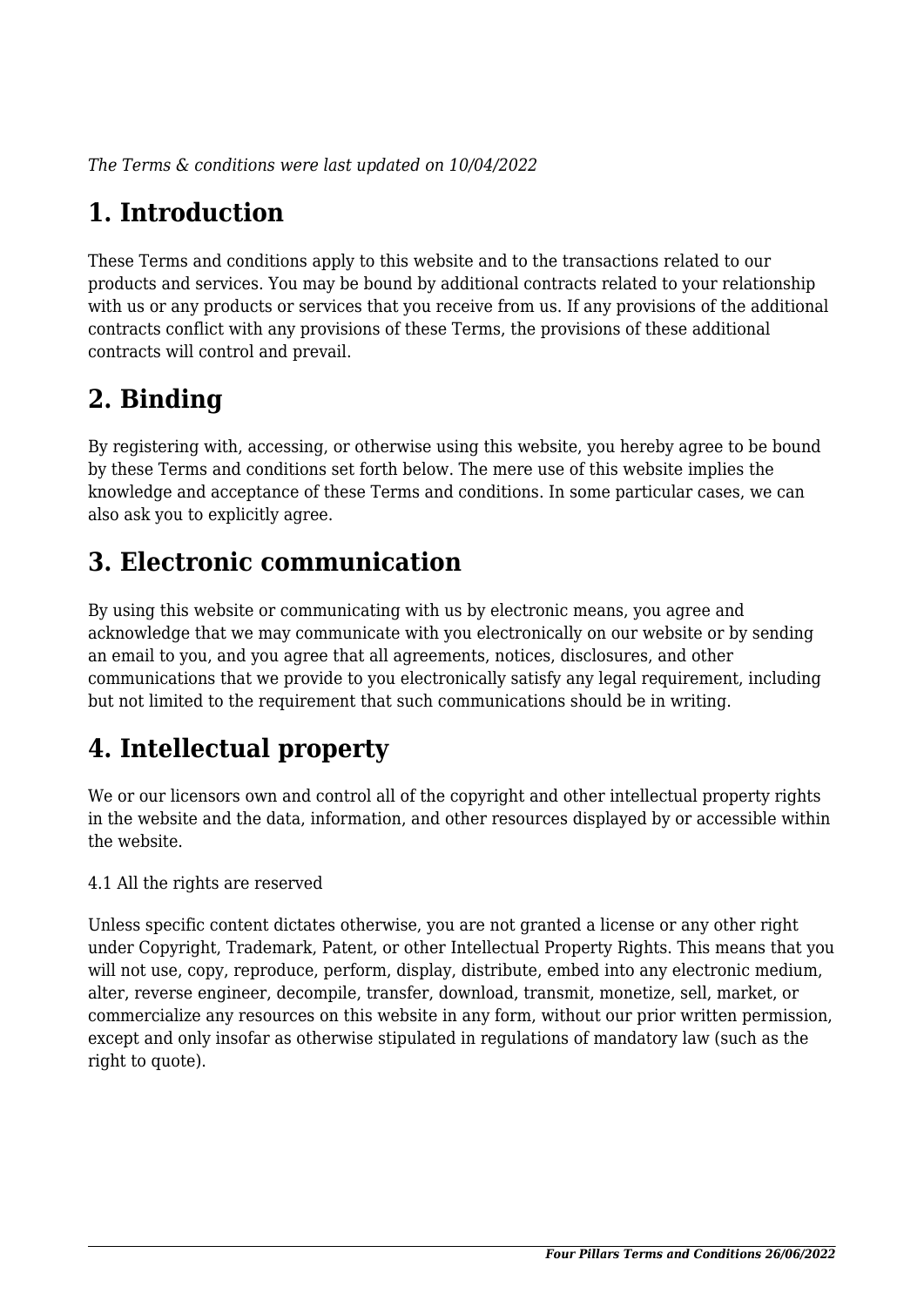## **5. Newsletter**

Notwithstanding the foregoing, you may forward our newsletter in the electronic form to others who may be interested in visiting our website.

# **6. Third-party property**

Our website may include hyperlinks or other references to other party's websites. We do not monitor or review the content of other party's websites which are linked to from this website. Products or services offered by other websites shall be subject to the applicable Terms and Conditions of those third parties. Opinions expressed or material appearing on those websites are not necessarily shared or endorsed by us.

We will not be responsible for any privacy practices or content of these sites. You bear all risks associated with the use of these websites and any related third-party services. We will not accept any responsibility for any loss or damage in whatever manner, however caused, resulting from your disclosure to third parties of personal information.

### **7. Responsible use**

By visiting our website, you agree to use it only for the purposes intended and as permitted by these Terms, any additional contracts with us, and applicable laws, regulations, and generally accepted online practices and industry guidelines. You must not use our website or services to use, publish or distribute any material which consists of (or is linked to) malicious computer software; use data collected from our website for any direct marketing activity, or conduct any systematic or automated data collection activities on or in relation to our website.

Engaging in any activity that causes, or may cause, damage to the website or that interferes with the performance, availability, or accessibility of the website is strictly prohibited.

## **8. Idea submission**

Do not submit any ideas, inventions, works of authorship, or other information that can be considered your own intellectual property that you would like to present to us unless we have first signed an agreement regarding the intellectual property or a non-disclosure agreement. If you disclose it to us absent such written agreement, you grant to us a worldwide, irrevocable, non-exclusive, royalty-free license to use, reproduce, store, adapt, publish, translate and distribute your content in any existing or future media.

## **9. Termination of use**

We may, in our sole discretion, at any time modify or discontinue access to, temporarily or permanently, the website or any Service thereon. You agree that we will not be liable to you or any third party for any such modification, suspension or discontinuance of your access to, or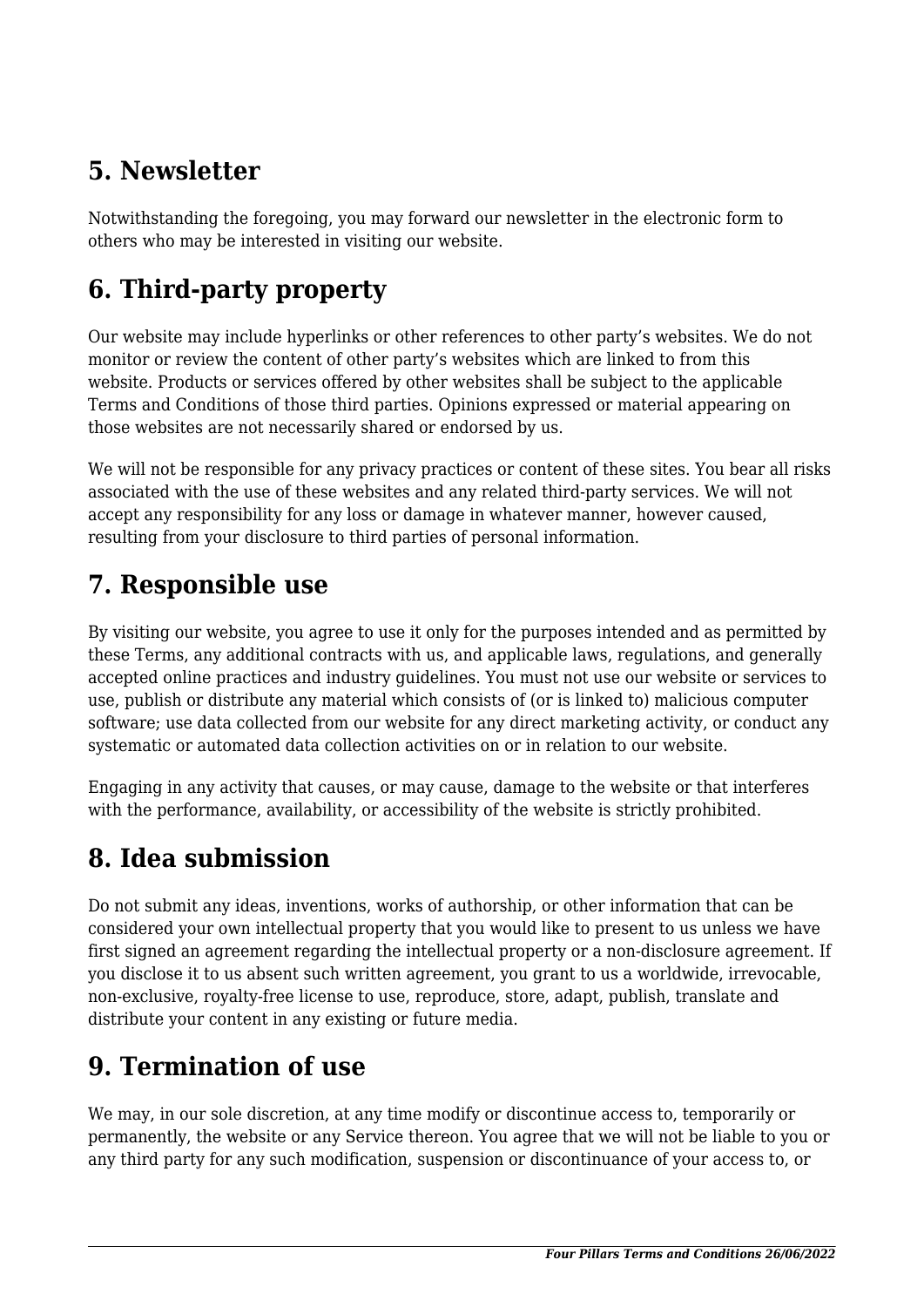use of, the website or any content that you may have shared on the website. You will not be entitled to any compensation or other payment, even if certain features, settings, and/or any Content you have contributed or have come to rely on, are permanently lost. You must not circumvent or bypass, or attempt to circumvent or bypass, any access restriction measures on our website.

### **10. Warranties and liability**

Nothing in this section will limit or exclude any warranty implied by law that it would be unlawful to limit or to exclude. This website and all content on the website are provided on an "as is" and "as available" basis and may include inaccuracies or typographical errors. We expressly disclaim all warranties of any kind, whether express or implied, as to the availability, accuracy, or completeness of the Content. We make no warranty that:

- this website or our content will meet your requirements;
- this website will be available on an uninterrupted, timely, secure, or error-free basis.

Nothing on this website constitutes or is meant to constitute, legal, financial or medical advice of any kind. If you require advice you should consult an appropriate professional.

The following provisions of this section will apply to the maximum extent permitted by applicable law and will not limit or exclude our liability in respect of any matter which it would be unlawful or illegal for us to limit or to exclude our liability. In no event will we be liable for any direct or indirect damages (including any damages for loss of profits or revenue, loss or corruption of data, software or database, or loss of or harm to property or data) incurred by you or any third party, arising from your access to, or use of, our website.

Except to the extent any additional contract expressly states otherwise, our maximum liability to you for all damages arising out of or related to the website or any products and services marketed or sold through the website, regardless of the form of legal action that imposes liability (whether in contract, equity, negligence, intended conduct, tort or otherwise) will be limited to the total price that you paid to us to purchase such products or services or use the website. Such limit will apply in the aggregate to all of your claims, actions and causes of action of every kind and nature.

### **11. Privacy**

To access our website and/or services, you may be required to provide certain information about yourself as part of the registration process. You agree that any information you provide will always be accurate, correct, and up to date.

We have developed a policy to address any privacy concerns you may have. For more information, please see our **Privacy Statement** and our **[Cookie Policy](https://www.fourpillarsuk.org/cookie-policy-uk/)**.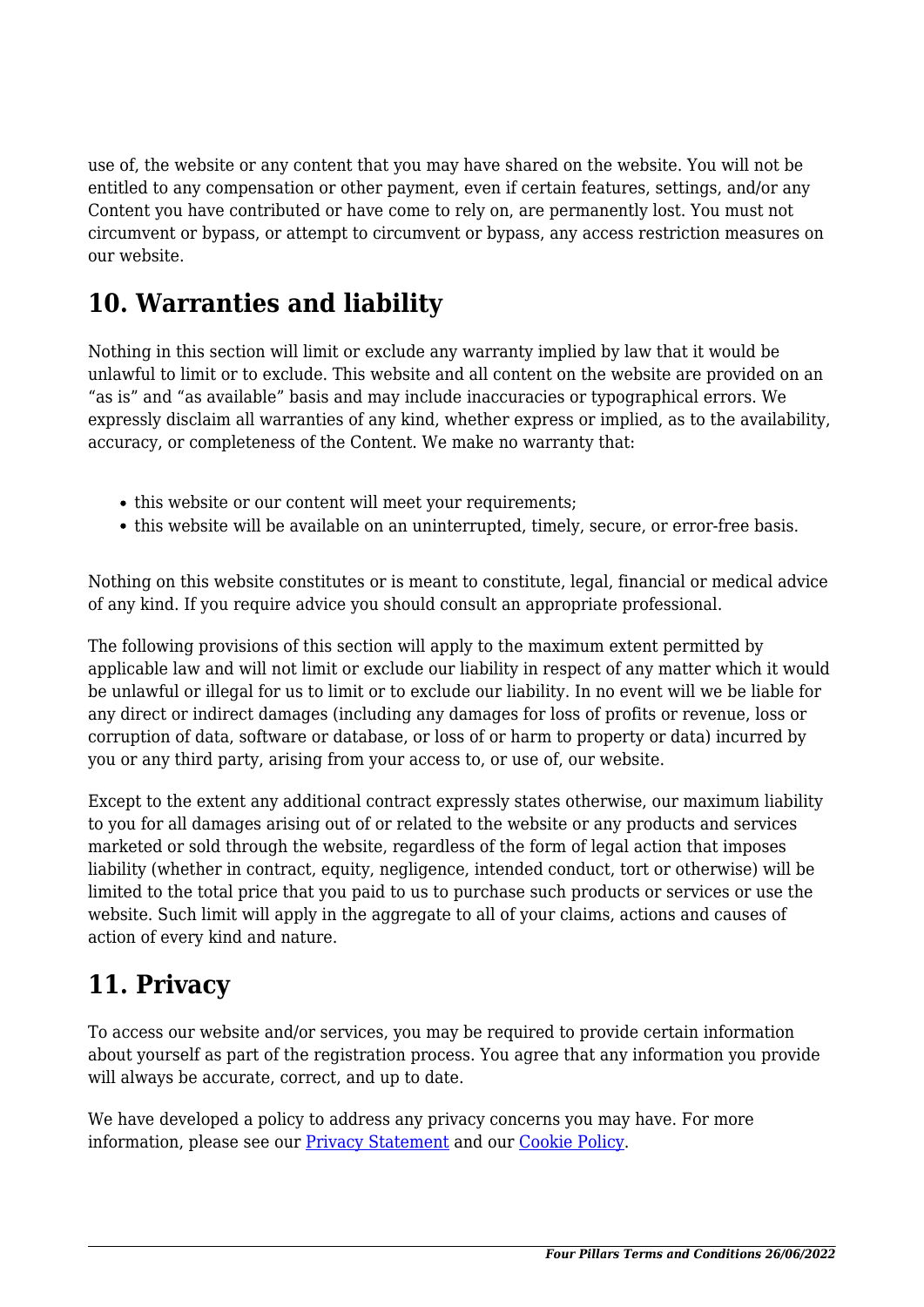# **12. Accessibility**

We are committed to making the content we provide accessible to individuals with disabilities. If you have a disability and are unable to access any portion of our website due to your disability, we ask you to give us a notice including a detailed description of the issue you encountered. If the issue is readily identifiable and resolvable in accordance with industrystandard information technology tools and techniques we will promptly resolve it.

### **13. Export restrictions / Legal compliance**

Access to the website from territories or countries where the Content or purchase of the products or Services sold on the website is illegal is prohibited. You may not use this website in violation of export laws and regulations of United Kingdom.

#### **14. Assignment**

You may not assign, transfer or sub-contract any of your rights and/or obligations under these Terms and conditions, in whole or in part, to any third party without our prior written consent. Any purported assignment in violation of this Section will be null and void.

#### **15. Breaches of these Terms and conditions**

Without prejudice to our other rights under these Terms and Conditions, if you breach these Terms and Conditions in any way, we may take such action as we deem appropriate to deal with the breach, including temporarily or permanently suspending your access to the website, contacting your internet service provider to request that they block your access to the website, and/or commence legal action against you.

### **16. Force majeure**

Except for obligations to pay money hereunder, no delay, failure or omission by either party to carry out or observe any of its obligations hereunder will be deemed to be a breach of these Terms and conditions if and for as long as such delay, failure or omission arises from any cause beyond the reasonable control of that party.

## **17. Indemnification**

You agree to indemnify, defend and hold us harmless, from and against any and all claims, liabilities, damages, losses and expenses, relating to your violation of these Terms and conditions, and applicable laws, including intellectual property rights and privacy rights. You will promptly reimburse us for our damages, losses, costs and expenses relating to or arising out of such claims.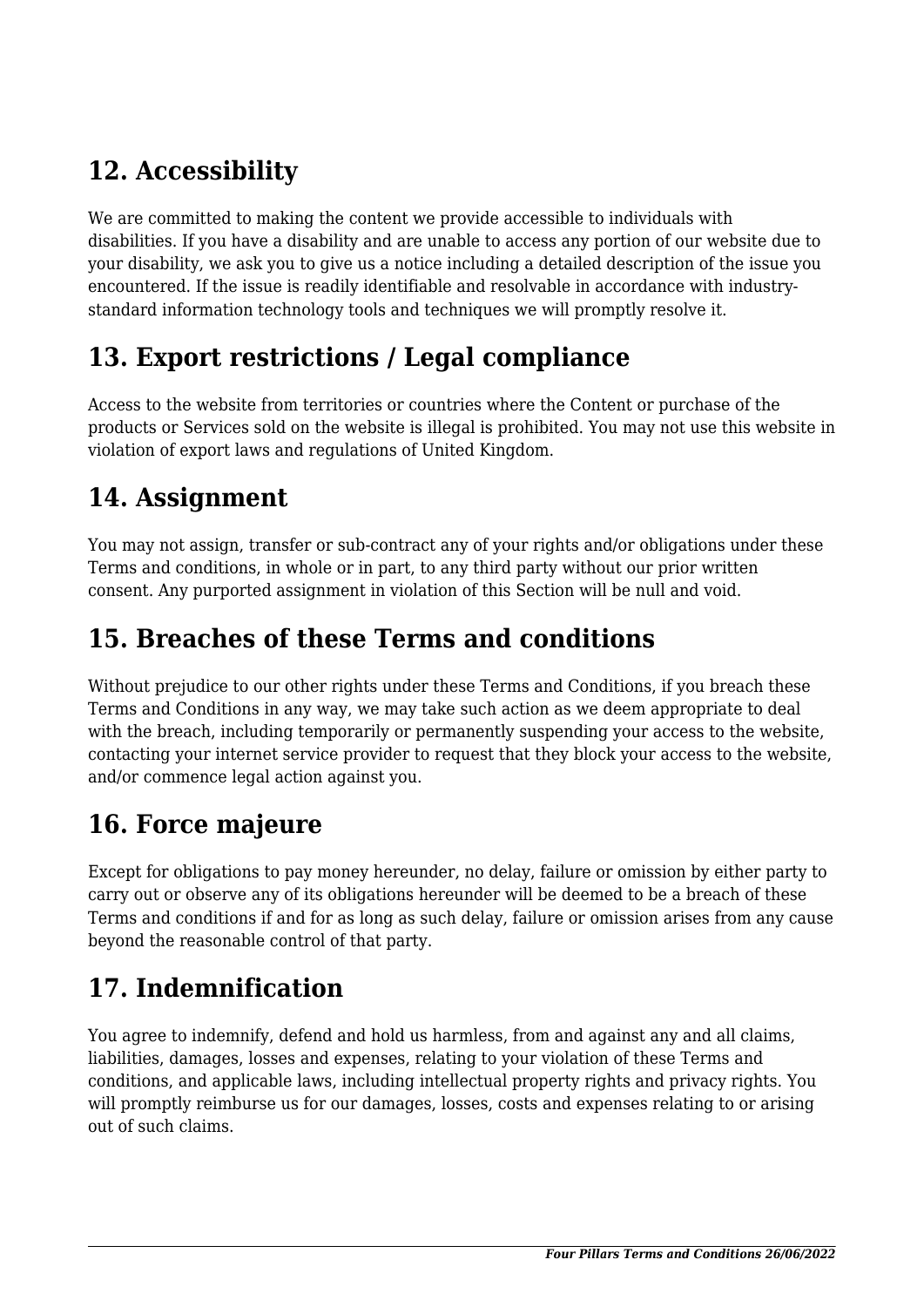### **18. Waiver**

Failure to enforce any of the provisions set out in these Terms and Conditions and any Agreement, or failure to exercise any option to terminate, shall not be construed as waiver of such provisions and shall not affect the validity of these Terms and Conditions or of any Agreement or any part thereof, or the right thereafter to enforce each and every provision.

#### **19. Language**

These Terms and Conditions will be interpreted and construed exclusively in English. All notices and correspondence will be written exclusively in that language.

#### **20. Entire agreement**

These Terms and Conditions, together with our privacy statement and [cookie policy,](https://www.fourpillarsuk.org/cookie-policy-uk/) constitute the entire agreement between you and Four Pillars in relation to your use of this website.

## **21. Updating of these Terms and conditions**

We may update these Terms and Conditions from time to time. The date provided at the beginning of these Terms and Conditions is the latest revision date. We will give you a written notice of any changes or updates, and the revised Terms and Conditions will become effective from the date that we give you such a notice. Your continued use of this website following the posting of changes or updates will be considered notice of your acceptance to abide by and be bound by these Terms and Conditions. To request a prior version of these Terms and conditions, please contact us.

## **22. Choice of Law and Jurisdiction**

These Terms and Conditions shall be governed by the laws of United Kingdom. Any disputes relating to these Terms and Conditions shall be subject to the jurisdiction of the courts of United Kingdom. If any part or provision of these Terms and Conditions is found by a court or other authority to be invalid and/or unenforceable under applicable law, such part or provision will be modified, deleted and/or enforced to the maximum extent permissible so as to give effect to the intent of these Terms and Conditions. The other provisions will not be affected.

## **23. Contact information**

This website is owned and operated by Four Pillars.

You may contact us regarding these Terms and Conditions through our contact page.